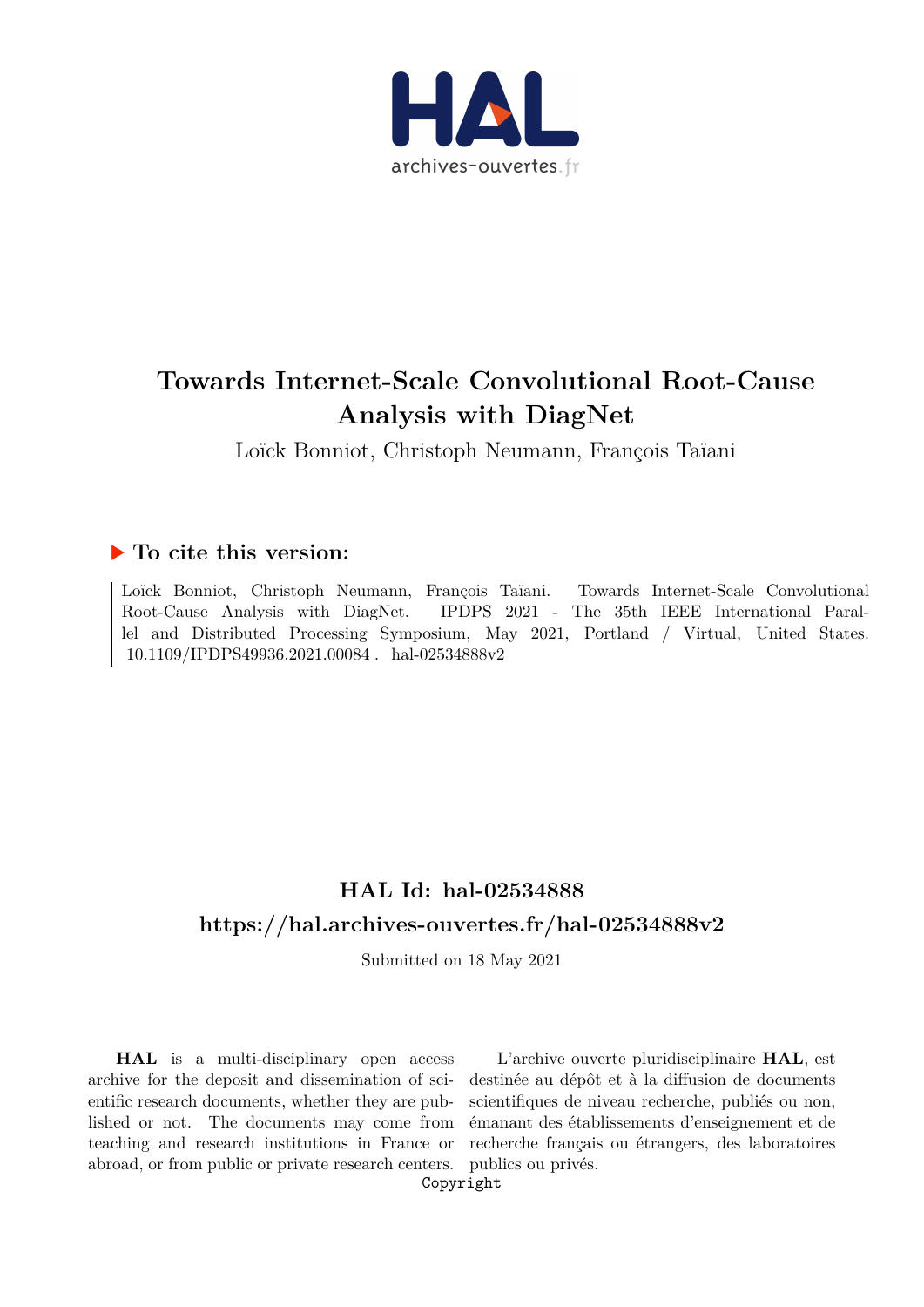# Towards Internet-Scale Convolutional Root-Cause Analysis with DIAGNET

Loïck Bonniot<sup>1,2</sup>, Christoph Neumann<sup>1</sup>, François Taïani<sup>2</sup> <sup>1</sup>InterDigital, <sup>2</sup>Univ Rennes, Inria, CNRS, IRISA {firstname.surname}@interdigital.com, {firstname.surname}@irisa.fr

*Abstract*—Diagnosing problems in Internet-scale services remains particularly difficult and costly for both content providers and ISPs. Because the Internet is decentralized, the cause of such problems might lie anywhere between a user's device and the datacenters hosting the service. Further, the set of possible problems and causes is not known in advance, making it impossible in practice to train a classifier with all combinations of problems, causes and locations.

In this paper, we explore how machine learning techniques can be used for Internet-scale root cause analysis based on measurements taken from end-user devices. Using convolutional neural networks, we show how to build generic models that (i) are agnostic to the underlying network topology, (ii) do not require to define the full set of possible causes during training, and (iii) can be quickly adapted to diagnose new services. We evaluate our proposal, DIAGNET, on a geodistributed multi-cloud deployment of online services, using a combination of fault injection and emulated clients running within automated browsers. Our experiments demonstrate the promising capabilities of our technique, delivering a recall of 73.9%, including on causes that were unknown at training time.

#### I. INTRODUCTION

Both on-line content providers and Internet service providers (ISPs) allocate significant resources to troubleshoot end-user problems, as even a small drop in their customers' Quality of Experience (QoE) can strongly impact their revenues and brand image [1], [2]. Unfortunately, pinpointing the cause of a problem can be a tedious process, as the underlying fault might lie anywhere between a customer's home and the final data center, and many of the locations involved are neither controlled by the ISPs, nor by the content provider. Worse, as services grow more complex and interdependent, deciding whether a perturbation somewhere in the Internet has caused a customer's trouble is increasingly challenging, leaving support teams to struggle to diagnose the root cause of many incidents [3].

In this context, automating—even partially—the root-cause analysis of end-user problems appears as particularly beneficial to users, ISPs, and content providers, and numerous prior works have proposed to exploit end-user devices and equipment to this end [4], [5]. These works adopt two main strategies. The first is to execute a set of predefined tests, designed by experts, to identify outliers and propose a diagnostic [4]–[6]. These tests are capable of detecting known configuration issues (DNS failures, aggressive firewall, low quality uplink, ...) with high accuracy, but remain bound to a limited set of problems (e.g. related to DNS, TCP or DSL [7]) and cannot diagnose more distant Internet failures. The second strategy uses a shared service status database such as <https://downdetector.com> to distinguish between local and distant faults. Unfortunately, such services offer only a coarse-grained picture based on manual user reports and cannot provide a precise root-cause diagnosis. More generally, existing automated diagnostic solutions cover only a small and specific part of the possible root causes of online incidents, and fail at offering generic Internet-scale root-cause inference.

To overcome these limitations, we propose DIAGNET, a distributed platform for the root cause analysis of Internet-based services. DIAGNET exploits novel convolutional techniques derived from machine learning and image processing [8]– [10], and apply these techniques to data collected from user devices and opportunistically deployed probing servers called *landmarks*. By relying on a neural network for root cause inference, DIAGNET does not require any knowledge of the low-level network fabric that connects its target services (such as routers, switches, or peering policies), and can ingest new types of network measurements without the need for retraining. Doing so, DIAGNET can pinpoint root causes in locations of the Internet it never encountered before, and can easily be adapted to different types of online services with very little retraining. The principles behind DIAGNET are further not limited to end-user problems, and generalize easily beyond Browser-based services, to distributed B2B APIs.

We carefully evaluate DIAGNET by injecting faults on a deployment of realistic geodistributed services and clients. Our experiment involves 4 cloud providers in 10 world regions, interdependent services, and emulated users running in automated browsers. We compare DIAGNET against stateof-the-art inference methods and show that it consistently overperforms its competitors in a dynamic context, which is typical of today's Internet services, while delivering close to ideal performances in a static setting. In our evaluation, DIAGNET yields an overall Recall@1 of up to 73.9%.

In the following, we first discuss the problem of Internetscale Root Cause Analysis in more detail (Section II), before presenting DIAGNET (Section III). We then evaluate our proposal on a geodistributed deployment alongside with two baseline competitors (Section IV), we present related work in Section V, and conclude (Section VI).

Copyright © 2021 IEEE. Personal use of this material is permitted. Permission from IEEE must be obtained for all other uses, in any current or future media, including reprinting/republishing this material for advertising or promotional purposes, creating new collective works, for resale or redistribution to servers or lists, or reuse of any copyrighted component of this work in other works by sending a request to pubs-permissions@ieee.org. Presented in the 35th IEEE International Parallel and Distributed Processing Symposium (IPDPS '21). For the final published version, refer to DOI [10.1109/IPDPS49936.2021.00084](https://doi.org/10.1109/IPDPS49936.2021.00084)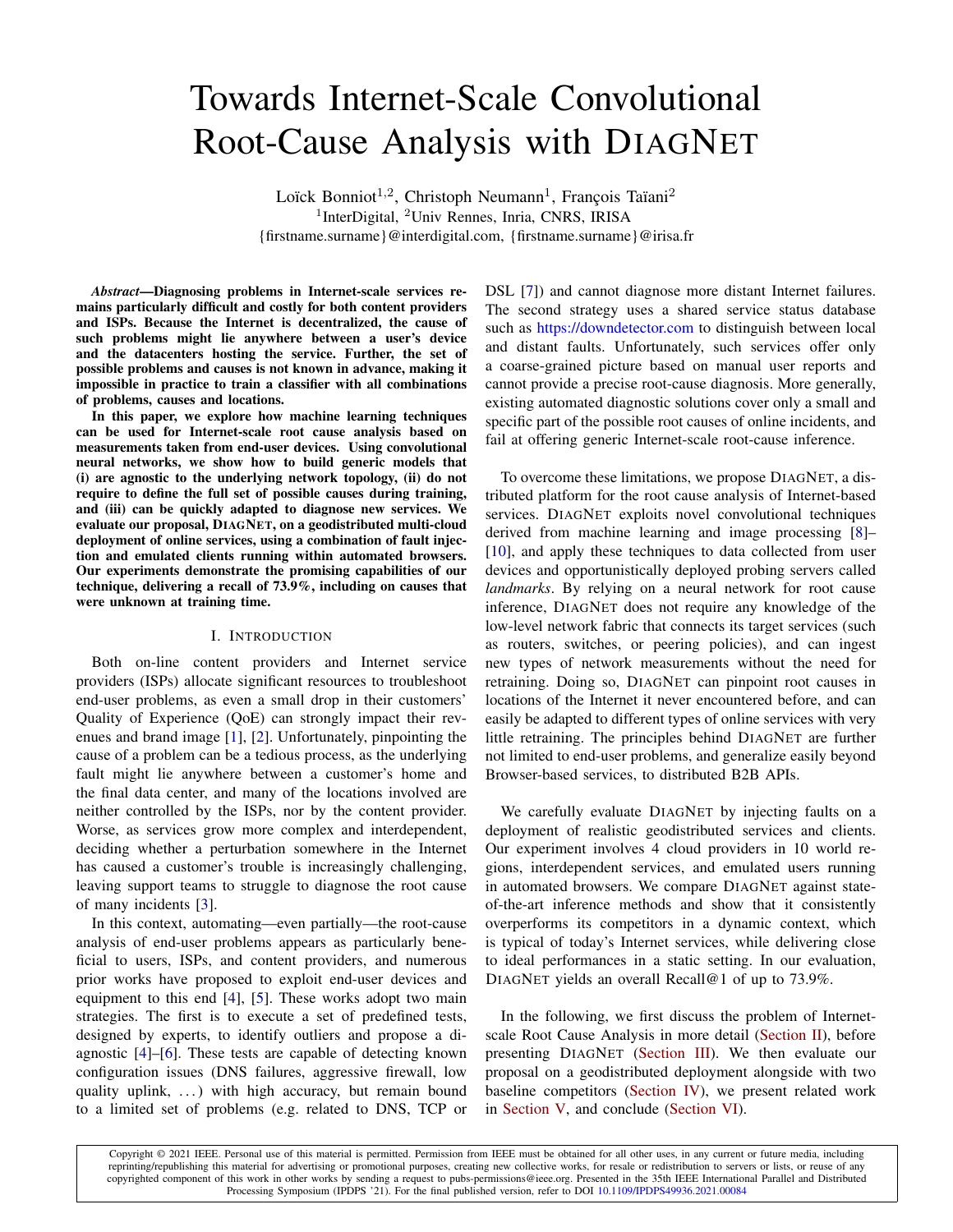#### II. PROBLEM STATEMENT AND GOALS

Measurements taken from end-user devices are inexpensive, but the information they provide is limited. To infer some accurate diagnosis from this information, we argue that a root cause analysis system working at Internet-scale should meet a number of key challenges.

#### *A. Network and service agnosticism*

Internet-services rely on a wide variety of systems, subservices, and networks to function properly. This includes data centers, cloud-providers, content delivery networks (CDN), along with diverse operators' networks. The underlying network topologies and distributed architectures of these systems are complex, continuously evolving and often unknown. We argue that an Internet-scale root cause analysis method should not assume any prior knowledge regarding the architecture of its targeted services (e.g. in terms of the cloud regions they are deployed in, or the CDNs used), and regarding the network topology on which they execute (e.g. in terms of peering-points), a property that we call *network and service agnosticism*. This largely departs from common root cause analysis relying on network tomography [11]–[13], bespoke methods for data centers [14], [15] and Software-Defined-Networking [16], [17].

Root cause analysis requires however some location information to pinpoint the area (e.g. cloud region, point of presence, autonomous system<sup>1</sup>) in which a root cause is likely to be located. Our choice in DIAGNET is to rely on *landmark servers* to provide this location information while eschewing a precise knowledge of the underlying network. Landmark servers are easy to deploy, cheap to run and maintain, and can provide a good overview of the network health provided they are present in multiple and diverse vantage points. The intuition is that if there is a sufficiently wide deployment of landmarks, some of these landmarks will be located in the topological vicinity of targeted services, or in the path towards them, thus offering indications on the location and family of the incident impacting a user.

#### *B. Anomaly disentanglement*

By providing measurements from all over the Internet, landmark servers are bound to record a constant stream of anomalies (a drop in bandwidth here, a high latency there). Most of these anomalies will however be unrelated to a particular end-user's problem with a particular service: long delays between Paris and Brussels are unlikely to explain why a Korean student cannot access her university's web-site. An internet-scale root-cause analysis service should therefore be capable of separating spurious outliers from actual causes when analyzing an incident, a property we have dubbed *anomaly disentanglement*.

Disentangling real causes from coincidental effects is however far from trivial without any detailed knowledge of a service's internal organization (the fact that the Korean website does not use any resource in Europe for instance), or of the network topologies it executes on (packets circulating in Korea do not normally go through any Paris-Brussels link). Our intuition in DIAGNET is that a *learned inference model* should be able to autonomously discover these hidden relationships, by inferring the internal dependencies within a service and within the network from past observations.

#### *C. Location agnosticism*

Historically, diagnostic tools operating on Wide-Area Networks have exploited the precise location of every user device (also called *client* in the following) accessing the service to pinpoint failures accurately [18], both at a geographical (from neighborhood to country) and topological level (from subnet to ISP). Obtaining such detailed data from every end-device can be difficult and even undesirable as users might refuse to share their location out of privacy concerns.

In DIAGNET, we propose to circumvent the need for precise location information altogether, and argue instead that a root cause analysis model should be *location-agnostic*: the same single model should apply to every end-user device that participates in the root-cause analysis service. However, we believe it is acceptable to have distinct models for distinct services, since they are definitely less numerous than possible client profiles while being possibly very diverse. We show in Section III how this level of expressiveness can be achieved by revisiting multi-layer perceptrons and convolutions in the context of network diagnosis.

#### *D. Root cause extensibility*

Because we make very few assumptions on the underlying network, and do not use detailed location information of the clients, the granularity of the measurements we obtain is closely related to the deployment of our landmark servers. Many factors can however alter the *availability* of these landmarks (e.g. failures, maintenance or saturated capacity). Conversely, if the system contains a very high number of landmarks, individual clients cannot be expected to probe every landmark in order to keep overheads low. As an extreme example, it would require at least 99,000 landmark servers to cover every autonomous system<sup>2</sup>, a number clearly too high for comprehensive probing.

To address these issues of scale and dynamicity, we require our generic root cause analysis system to be *extensible*: trained models should be able to consume measurements from a varying number of landmarks, depending on their availability at a given time. This property allows for easy maintenance of the landmarks fleet. Since the location of a plausible root cause is directly inferred from landmarks, the better landmarks cover the Internet the more precise the resulting inference can be expected to be. A *root cause extensible* model should still however provide accurate results even when only a subset of landmarks is available. This implies a number of choices in the design of our proposal to avoid frequent model retraining.

<sup>2</sup>Data from Regional Internet Registries as of January 1, 2021

 $1$ On the Internet, an autonomous system  $(AS)$  is a management entity in charge of a part of the Internet, usually controlled by some operator.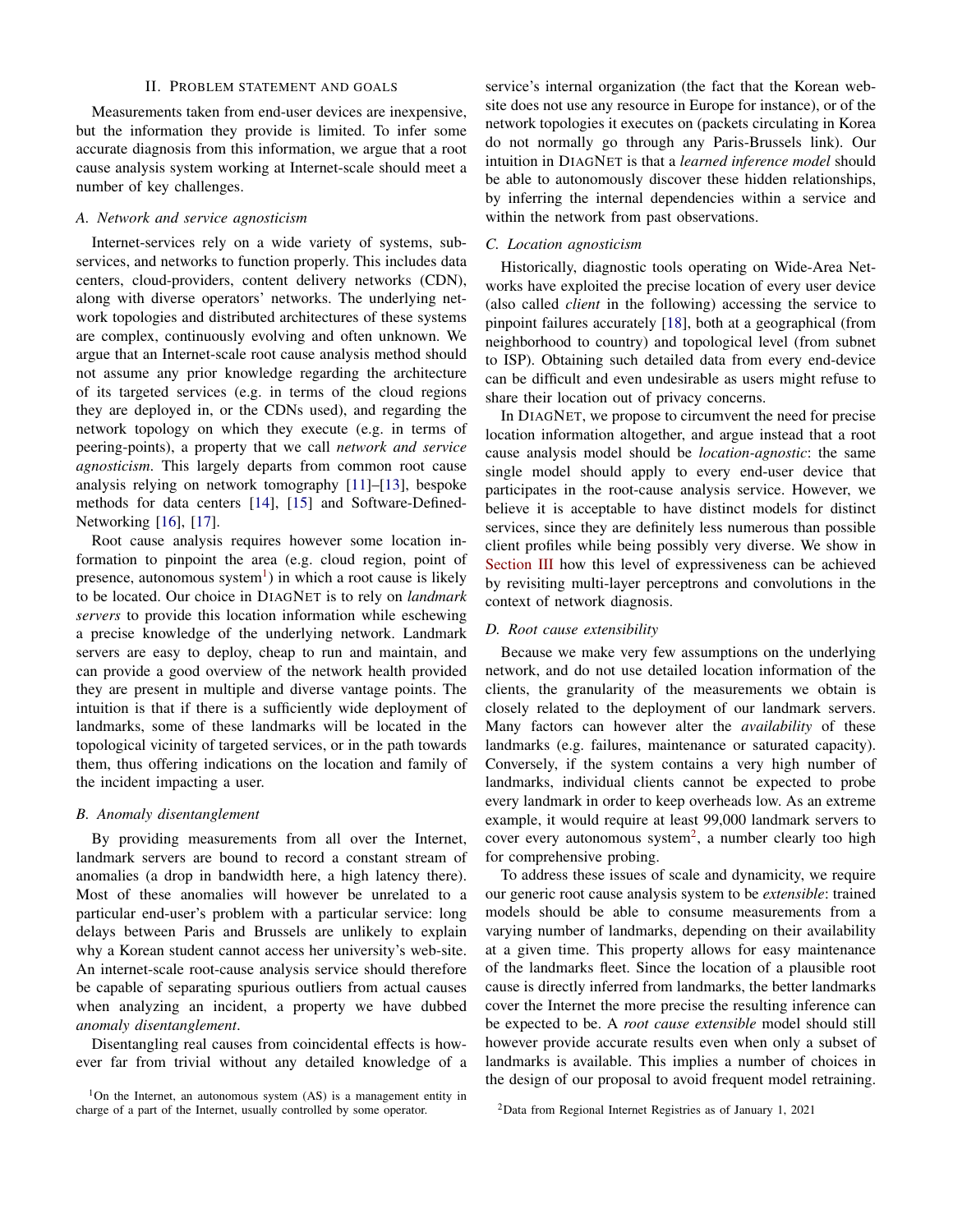#### *A. Overview*

The general organization of DIAGNET is shown in Figure 1. DIAGNET combines software probes deployed within the browsers of end-users (called *clients*, more on this below) with dedicated landmark servers. Clients and landmarks continuously produce network measurements, which are combined with ground-truth information (obtained using either fault injection, as in our evaluation, or by some external post-mortem analysis of past incidents) to train a root-cause inference model using machine learning techniques. This inference model is then provided to clients as an online *analysis service*, and used to diagnose failures of online services consumed by clients.

More concretely, each client produces measurements by actively probing  $\ell$  landmark servers, implemented as a set of stateless public HTTP services that can be provided by different ISPs or third parties, similarly to the Speedtest global network [\(https://www.speedtest.net/speedtest-servers\)](https://www.speedtest.net/speedtest-servers). In our implementation, we leverage modern web browser capabilities to fetch TCP statistics, latency and throughput information from the landmark servers (for a total of  $k$  metrics per landmark server and per client), to which we add some *local system features* measured on the clients themselves (e.g. client CPU and memory load). Within a browser this can either be implemented as a JavaScript that is fetched when accessing the online service or as a browser extension. We opted to collect only a limited set of metrics in our prototype, but additional metrics could easily be added. More detail on the implementation of our infrastructure can be found in [19].

The measures collected by a client  $c_i$  form a vector of m measures  $\mathbf{x}_i = (x_{i,j})_{1 \leq j \leq m} \in \mathbb{R}^m$  ( $k \times \ell$  measures from the  $\ell$  landmark servers, plus the local client metrics). They provide the *features* that are fed into the root cause analysis service. (In the following we use the terms *measure* and *feature* interchangeably.) We assume clients also collect the Quality of Experience (QoE) perceived by their users through a binary indicator, that records whether a user is experiencing a problem or not for a given service. This QoE information might be manually provided by users, or automatically estimated. It can be as simple as a page load time or can rely on a method that calculates it [20]. From that data, and assuming that a client  $c_i$  is encountering some QoE degradation, DIAGNET processes the vector  $x_i$  of measures collected by  $c_i$ , and outputs a list of probable root causes using its learned inference model, ranked according to their likely impact on the incident being diagnosed.

In DIAGNET, a root cause diagnosis combines a (possibly coarse-grained) *location* with a *fault family*, e.g. "abnormal jitter within the AWS US east coast region" or "high latency within local network". In practice, we use individual landmarks to represent remote locations (e.g. a landmark deployed in AWS's east coast region will represent this region), and equate fault families with the network and local metrics we collect (e.g. 'upload bandwidth', or 'CPU load'), as these metrics capture relatively well the behavior of the infrastructure



Fig. 1. Toy example of a topology for an online-service relying on a CDN and a backend. Clients can evaluate links (solid lines) by actively probing landmark servers  $(2)$  (dashed lines). Probes are sent to a root cause analysis service, which builds and shares the root cause inference model.

on which services execute. As a result, the space of possible root causes of an incident is precisely that of the features we collect:  $\ell \times k$  features represent remote root-causes, made up of a remote location (landmark) with a network metric, while the local features capture local root causes.

#### *B. The* DIAGNET *inference model*

At the core of DIAGNET's analysis service lies its inference model, which we implement using a combination of neural network techniques (notably non-overlapping convolutions and pooling layers), and an attention mechanism [10], [21], [22], a technique derived from image-based classifiers that is able to relate a prediction to its inputs.

DIAGNET's inference model exploits the fact that the root causes we seek to predict correspond to the set of features it consumes. This connection between inputs and outputs allows us to decompose the prediction process in two simpler steps: In a first step, we only predict the *family* of encountered fault(s) without any information on their location (what we call a *coarse prediction* in the following). The number of fault families  $c$  is fixed (corresponding to network and local metrics), and the resulting prediction is a small-size vector  $y \in [0, 1]^{c}$  of probabilities. We use the following fault families in our prototype: *nominal* (non-faulty); *uplink latency* for gateway malfunction; *remote link latency*, *link jitter*, *link loss* and *link download/upload bandwidth* for end-to-end issues not related to the local uplink; and *local load* for client device overload. This set of fault families covers all problems generally investigated in the networking literature that can be linked to metrics obtained by users. As c (the dimension of coarse predictions) is low ( $c \ll m$ ), we can build accurate inference models for fault families with a reasonably low number of ground-truth samples. Intuitively, coarse predictions help us disentangle features showing hidden relationships. For instance, a high TCP latency often leads to a degraded throughput [23]: in that case, the coarse prediction should return the latency as the root cause of the problem ("remote link latency"), rather the bandwidth ("link download bandwidth").

In a second step, DIAGNET uses the vector  $y \in [0, 1]^{c}$ of predicted coarse predictions to return to the input feature space of dimension  $m$  and locate the fault, in effect equating the final predicted classes with the space of input features. We use an *attention mechanism* for this step, a machine learning technique that is able to compute the *weight* of each input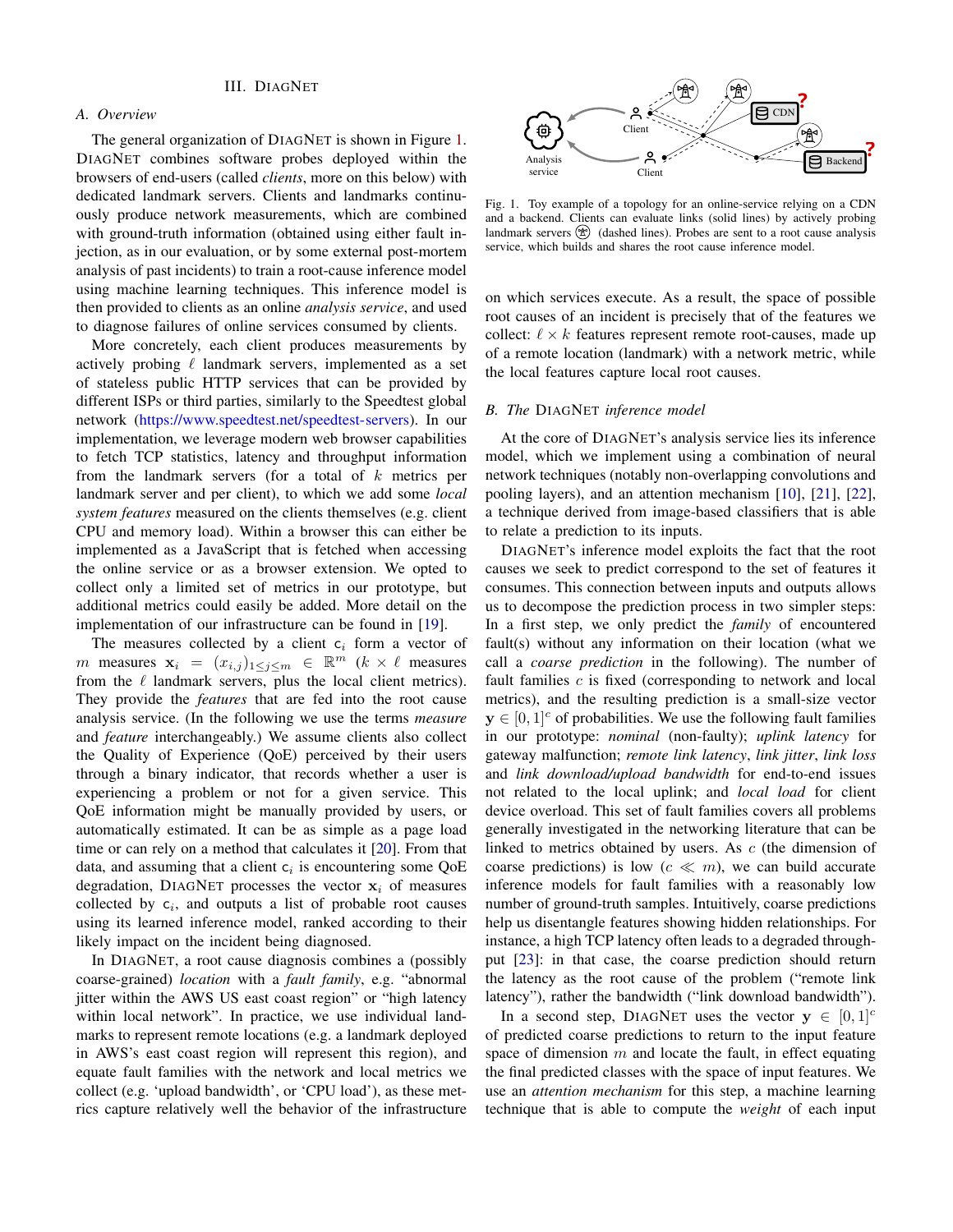feature in the coarse model's prediction, usually without the need for any additional training.

The global architecture of DIAGNET's inference engine is depicted in Fig. 2. The coarse prediction phase involves the steps of  $\odot$  separating landmark features from local features, 2 processing the landmark features with a specific type of *convolutional neural network* (detailed in Section III-C), 3 4 processing all features with a fully-connected network and obtaining the final coarse prediction (detailed in Section III-D). The second phase involves the step of  $(5)$  returning back to the input features via attention mechanisms (Section III-E).

#### *C. Non-overlapping convolutions with pooling*

In image analysis, convolutional neural networks [8] have been used with considerable success to classify images. Their convolutional layers extract patterns over multiple pixels by applying small filters over each pixel and its neighbors. We borrowed this idea of *pattern extraction* to extract *common patterns* between different landmarks, with some differences.

First, in contrast with image pixels, we want to combine measures of different nature (linked to "fault families", such as latency and bandwidth). For a landmark  $\lambda$ , and a client  $c_i$ , we note  $\mathbf{x}_i[\lambda] \in \mathbb{R}^k$  the vector of measures (e.g. latency, throughput) recorded by  $c_i$  w.r.t the landmark  $\lambda$ . For example,  $x_{i,1}[\lambda]$  might store the RTT (Round Trip Time) from  $c_i$  to  $\lambda$ , and  $x_{i,2}[\lambda]$  the throughput. In this first phase, we seek to extract recurring patterns from each landmark in isolation. To this aim, we apply a set of f *non-overlapping* convolutions to each client/landmark measure vector  $\mathbf{x}_i[\lambda]$ . These convolutions are commonly parameterized by a kernel  $\mathbf{K} \in \mathbb{R}^{f \times k}$  and a bias  $\mathbf{b} \in \mathbb{R}^f$ . Formally:

$$
\forall \lambda \in \{1, \ldots, \ell\}, \mathbf{F}[\lambda] = \mathbf{K}.\mathbf{x}_i[\lambda] + \mathbf{b}.
$$

At this stage, the  $\ell \times k$  landmark features have been projected into a new feature space of dimension  $f$  (the number of filters). Since the  $K$  and  $b$  parameters are shared for every landmark, we believe that *common patterns between landmarks* are learned: our model shall hopefully extract useful information about the underlying network architecture. Nevertheless, it is still required to return a vector which size is independent of the number of available landmarks. We thus leverage global pooling layers [9], a popular mechanism to support variablesize inputs and ensure good generalization in image analysis. In our case, we apply a global function  $\Omega$  on every landmark's convolution feature element-wise:

$$
\mathbf{F} = \bigcap_{\lambda=1}^\ell \mathbf{K}.\mathbf{x}_i[\lambda] + \mathbf{b}, \mathbf{F} \in \mathbb{R}^f
$$

We define this process as a new kind of neural network layer and call it "LandPooling" by reference to landmarks. An illustration of this landmark-flattening process is depicted in Fig. 3. We note that any commutative function that can be applied with a generic number of arguments can be chosen for  $\Omega$ . We explored several combinations of hyperparameters and kept the best configuration listed in Table I.



Fig. 2. Architecture of DIAGNET. (1) Landmark features are first separated from local features and  $\oslash$  fed in the LandPooling layer with multiple parallel global pooling operations.  $\circled{3}$  A hidden fully-connected layer is applied after concatenating the LandPooling output with local features. 4 The coarse fault prediction is obtained by applying a series of non-linearities.  $(5)$  Finally, an attention model is applied on the coarse prediction to return to the feature space and propose a fine-grained fault localization.



Fig. 3. Overview of the non-overlapping convolutional layer with pooling (LandPooling). For each landmark  $\lambda$ , the k features of that landmark  $\mathbf{x}_i[\lambda]$ are transformed to a new feature space  $\mathbf{F}[\lambda]$  of size f through a shared kernel **K**. To return a fixed-size output of size  $\hat{f}$ , the results for the  $\ell$  landmarks are combined through a global  $\Omega$  function, such as maximum, average or others.

#### *D. Tailoring to specific services*

Similarly to classical classification tasks relying on convolutional architectures, we add a multi-layer perceptron after the LandPooling mechanism presented in the previous subsection. The main purpose of these additional layers is to increase the expressivity of DIAGNET, by permitting a non-linear combination of the results of the global pooling and the local features resulting in coarse fault predictions. As illustrated in Fig. 2, this perceptron (also called "Fully-Connected layers") accepts

TABLE I NOTATIONS AND HYPERPARAMETERS

| $\frac{f}{k}$<br>m<br>$\mathfrak{c}$<br>$\Omega$<br>$\mathbf{x}_i$<br>${\bf y}_i$                                                                                                                                                                    | Total number of landmarks (10)<br>Number of convolutional filters (24)<br>Number of features per landmark (5)<br>Number of features per sample ( $\ell \times k$ + local features = 55)<br>Number of coarse fault families (7)<br>Global pooling operations (min, max, avg, variance, $p10, \ldots, p90$ )<br>$=(x_{i,j})_{1\leq i\leq m}$ , input sample of client $c_i$<br>$=(y_{i,j})_{1\leq j\leq c}$ , coarse predictions for client $c_i$ |  |
|------------------------------------------------------------------------------------------------------------------------------------------------------------------------------------------------------------------------------------------------------|-------------------------------------------------------------------------------------------------------------------------------------------------------------------------------------------------------------------------------------------------------------------------------------------------------------------------------------------------------------------------------------------------------------------------------------------------|--|
| $\hat{\gamma}_i$                                                                                                                                                                                                                                     | $=(\hat{\gamma}_{i,i})_{1\leq i\leq m}$ , predicted features usefulness for $c_i$                                                                                                                                                                                                                                                                                                                                                               |  |
| 2 hidden layers $(512 \times 1), (128 \times 1)$ with ReLUs;<br>optimizer: SGD with Nesterov (learning rate $= 0.05$ , decay $= 0.001$ )<br><b>Auxiliary model:</b> Random Forest<br>(Gini impurity criterion, 50 estimators, maximum depth $= 10$ ) |                                                                                                                                                                                                                                                                                                                                                                                                                                                 |  |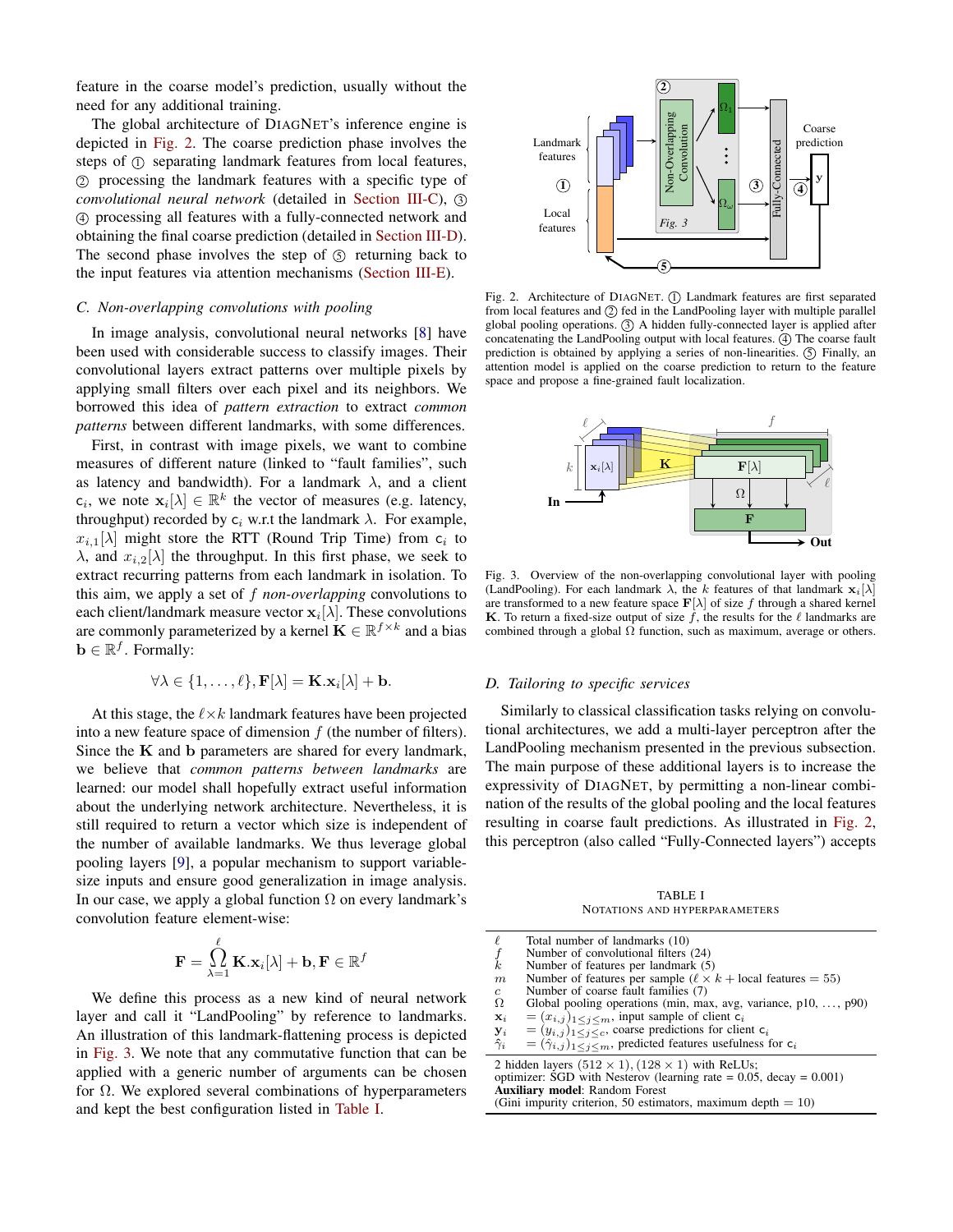multiple inputs: the global pooling functions  $\Omega_1, \ldots, \Omega_\omega$  along with the "local features" that are independent of available landmarks. This additional expressivity is necessary to model the dependencies between services and input features. By default, DIAGNET uses one single *general* set of final fullyconnected layers to diagnose multiple services.

However, such *general* model could demonstrate irregular performance if the set of monitored services is very diverse: not all Internet services have the same network requirements and dependencies. For example, while the latency is critical in multiplayer games, it might intuitively not be the case for video streaming systems where the available bandwidth is usually the bottleneck. It is thus possible to build one *specialized* DIAGNET model per service to improve its accuracy, by learning a dedicated set of fully-connected layers for that service. We detail and evaluate this property in Section IV-F.

#### *E. Fine-grained inference via attention mechanisms*

To offer a fully extensible model, we need a mechanism to evaluate the *importance* of each input feature (each possible root cause) in the coarse-grained fault prediction. There exist techniques to directly evaluate such importance in simple models (e.g. decision trees), but it is well-known that this kind of *attention evaluation* is non-trivial for neural networks. While some generic techniques are applicable to any blackbox model including ours [21], we instead propose to compute the *gradients* of the coarse predictions with respect to the input features. This method has already been tested in image analysis with great success [10], [22], and takes advantage of the fact that we can observe the internal weights and architecture of the coarse model (white-box setup). Given a coarse prediction  $\mathbf{y} = (y_j)_{1 \leq j \leq c} \in \mathbb{R}^c$  (step  $\circled{a}$ ) of Fig. 2), we first compute the *ideal label vector*  $y^*$  that would have been given during the training for the input sample. (For readability we removed the  $i$  indices of all notations.)

$$
\forall j \in \{1, \ldots, c\}, y_j^* = \begin{cases} 1 & \text{if } \max(\mathbf{y}) = y_j \\ 0 & \text{otherwise} \end{cases}
$$

We define  $L^*(\mathbf{y}) = -\sum_{j=1}^c y_j^* \log y_j = -\log y_{\arg \max(\mathbf{y})}$ the cross-entropy loss that is minimal for the ideal label vector. By applying a single backpropagation step as done during the training phase, and thanks to the complete knowledge of the coarse model architecture, we can compute the *gradient* of this loss function with respect to the input features. We make the assumption that each partial derivative  $\nabla_j = \frac{\partial L^*}{\partial x_j}$  represents the *usefulness* of each feature  $j$ . It must be normalized according to the absolute value of  $\nabla_j$  to account for both positive and negative derivatives.

$$
\hat{\gamma}_{i,j} = \frac{|\nabla_j|}{\sum_k |\nabla_k|} \tag{1}
$$

In our early experiments, we observed that the attention mechanism (Equation 1) used alone as a predictor of root causes gave inaccurate results. This is because a pure gradientbased backpropagation does not fully exploit the information provided by the multi-layer perceptron  $(4)$  in Fig. 2). To

| <b>Algorithm 1:</b> Multi-label score weighting                                                                                                                                     |                          |  |  |
|-------------------------------------------------------------------------------------------------------------------------------------------------------------------------------------|--------------------------|--|--|
| <b>input</b> : Predictions $\hat{\gamma}$ and coarse predictions y<br><b>output:</b> Tuned predictions $\hat{\gamma}'$                                                              |                          |  |  |
| $\triangleright$ Isolate the best coarse prediction<br>$1 \phi \leftarrow \arg \max(\mathbf{v})$<br>2 $p \leftarrow \{indices \ of \ features \ with \ same \ family \ as \ \phi\}$ |                          |  |  |
| $\triangleright$ Compute the relative weight<br>$3 w \leftarrow \frac{y_{\phi}}{\sum u_i}; s \leftarrow \sum_{j \in p} \hat{\gamma}_j$                                              |                          |  |  |
| 4 if $s = 0 \vee s = 1$ then $\hat{\gamma}' \leftarrow \hat{\gamma}$<br>$\triangleright$ Extreme case                                                                               |                          |  |  |
| 5 else                                                                                                                                                                              |                          |  |  |
| <b>foreach</b> $j \in p$ do $\hat{\gamma_j}' \leftarrow \hat{\gamma_j} \frac{w}{s}$<br>6                                                                                            | $\triangleright$ Bonus   |  |  |
| 7 <b>foreach</b> $j \notin p$ do $\hat{\gamma_j}' \leftarrow \hat{\gamma_j} \frac{1-w}{1-s}$                                                                                        | $\triangleright$ Penalty |  |  |

overcome this problem, we give a bonus to the most relevant root causes that belong to the same family fault as the most probable coarse cause returned by the coarse prediction. For instance, if the model predicts a *remote link latency* problem, we use this hint to increase the predicted usefulness of every latency-related feature while penalizing other features. The weighting mechanism is shown in Algorithm 1.

Given a coarse prediction vector y, the algorithm first selects a set of features  $p$  related to the most significant class in y (in practice of the same family) at line 2. In our implementation, we manually assign each feature to a coarse class. Then, a ratio  $w$  is computed between the model's confidence in its coarse prediction and the sum s of related features' usefulness (line 3). The tuned  $\hat{\gamma}'$  are computed in line 6 and line 7. By construction, Algorithm 1 always returns a normalized vector.

#### *F. Ensemble model averaging*

The architecture of Fig. 2 is designed to naturally extend to new landmarks without retraining. As a result, however, it loses information compared to more direct methods such as random forests. To further boost our solution, and reap the benefits of both worlds, we use *ensemble model averaging* as a last optimization step, a popular method to combine multiple specialized models [24]. We average the tuned attention predictions with another prediction from an *auxiliary* model, designed to be simpler and specialized in *known root causes*. We chose a random forest approach as our auxiliary model and give more insights about this choice in the next section.

We briefly formalize this last optimization. Let  $U$  be the set of unknown landmark's features, not seen during training. Let  $\hat{\gamma}'$  and  $\hat{\alpha}$  be the prediction obtained from the tuned attention mechanism and the auxiliary model, respectively. We define  $w_{\mathcal{U}}$ , the probability that the root cause is explained by an unknown landmark's features, as predicted by the tuned attention mechanism. Since  $w_{\mathcal{U}} \in [0, 1]$  by definition, the final prediction of DIAGNET after model averaging is given by

$$
w_{\mathcal{U}} \hat{\gamma}' + (1 - w_{\mathcal{U}}) \hat{\alpha}
$$
 with  $w_{\mathcal{U}} = \sum_{j \in \mathcal{U}} \hat{\gamma}'_j$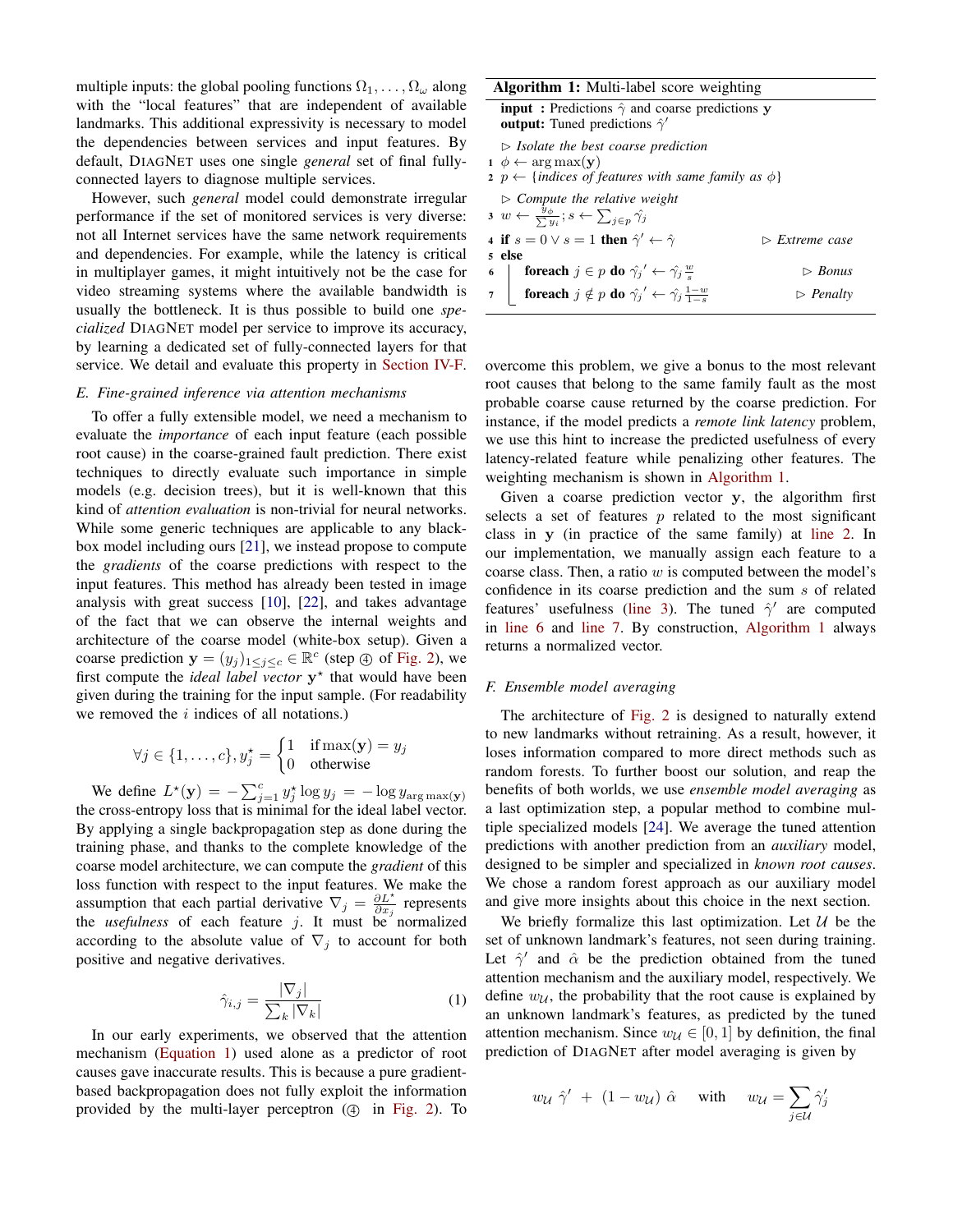#### IV. EVALUATION

To evaluate DIAGNET, we deployed a multi-cloud geodistributed network of clients, online services, and landmark servers. In this section, we present our methodology and introduce baselines offering similar properties as DIAGNET.

#### *A. Experimental setup*

*a) Deployment:* In order to train and evaluate the root cause analysis models, we deploy one landmark and multiple clients in each of the ten regions listed in Fig. 4. Three of these regions (GRAV, SEAT, SING) also host mock-up online services to evaluate the QoE with diverse setups (Table II). Some services only require a single HTML file, while others download resources from distant regions. (Recall that the nature of individual services, and hence the relations between regions and services are hidden during model training.) Region locations are chosen to benefit from both the diversity of a worldwide multi-cloud deployment and the proximity of colocated regions for fault localization. At the time of writing, our experimental pipeline was made of roughly 5,000 lines of Python and Go code. We used Tensorflow 1.13.1.

*b) Landmark features:* Live network metrics are obtained by querying each landmark through HTTPS endpoints [19]. To estimate download and upload throughputs, we measure the duration of large GET and POST HTTP requests. We avoid the classic overhead of HTTP requests for RTT estimation by upgrading the connection to WebSocket. Finally, we use the getsockopt linux syscall on each landmark server to make raw TCP statistics available to landmarks' clients. We mainly extract the ratio of reordered and retransmitted packets from these statistics.

*c) Methodology:* Clients periodically fetch network features from landmarks and visit mockup services to evaluate their QoE from window.performance JavaScript timings, both operations using an automated Chromium browser. Each client also periodically estimates the RTT to its local network gateway. We inject artificial network faults in each cloud region using Linux tc Network Emulator rules, a realistic and popular emulation method for reproducible experiments. QoE information was then used to flag samples as "nominal" or "faulty" with the (known) root-cause ground-truth as class label for model training. As presented in Section III-D, we first trained a *general* DIAGNET model based on 8 mockup services, and then built a *specialized* model for each service by retraining only the last fully-connected layers. All the scores presented in this evaluation section are computed using the specialized models. We give more details about this method in Section IV-F, along with an evaluation of training cost.

*d) Root cause extensibility:* We trained and tested root cause models on two different sets of landmarks to assess the extensibility capabilities. For all experiments in this paper, three landmarks were "hidden" during training: EAST, GRAV and SEAT, named *new landmarks* and denoted by  $\star$  in this paper, as opposed to *known landmarks* (the remaining seven). We chose these landmarks due to their immediate proximity to the mock-up services and several injected faults, and limited



Fig. 4. Locations of landmarks and services in our multi-cloud experimental deployment. We deployed emulated clients in every location (region). EAST, GRAV and SEAT landmarks were hidden during training.

the availability of their features to model evaluation only. In doing so, we reduced the quality of the measures available to training, and made faults located close to the hidden landmarks particularly hard to detect, as neither these faults, nor the measures they impact most are used to train the models.

*e) Dataset:* We ran our experiment during the last two weeks of December 2019, using different hours of day and days of week to ensure large coverage of traffic and congestion patterns between cloud providers. 213,000 of "nominal" samples along with 30,000 "faulty" samples were collected during our experiment. 80% of each kind of samples were used for training, while the other 20% were reserved for testing. We injected the following 6 families of faults in regions involving services (SEAT, BEAU, GRAV, AMST and SING), leading to diverse fault scenarios: (i) download bandwidth shaping (capped at 8 Mbits/sec), (ii) additional service latency (50 msec), (iii) additional gateway latency (50 msec), (iv) additional jitter (up to 100 msec), (v) increased packet loss (8%), (vi) large CPU stress (impacts Chromium's navigation).

Faults were uniformly distributed between regions and families to avoid bias towards more frequent root causes. In some scenarios, we injected multiple faults at the same time, but at most one fault was the real root cause for QoE degradation in a given region. In many cases, we observed that the QoE was not degraded despite the injected fault(s). For instance, the QoE of a small HTML website was not affected by shaped bandwidth or CPU stress. We flag these samples as "nominal".

As explained just above, 3 landmarks out of 10 were hidden during training: samples with faults at these landmarks were forced to appear only in the testing set. Of these samples with "hidden faults", a fraction did not exhibit any QoE degradation, and were therefore flagged as "nominal", resulting at the end in 23% of the testing samples with degraded QoE to involve faults in hidden regions that were not seen at training time.

#### *B. Comparison baselines*

We propose two baselines that use common classification or outlier detection models and offer the same three key properties as DIAGNET, namely location and topology agnosticism, along with root cause extensibility.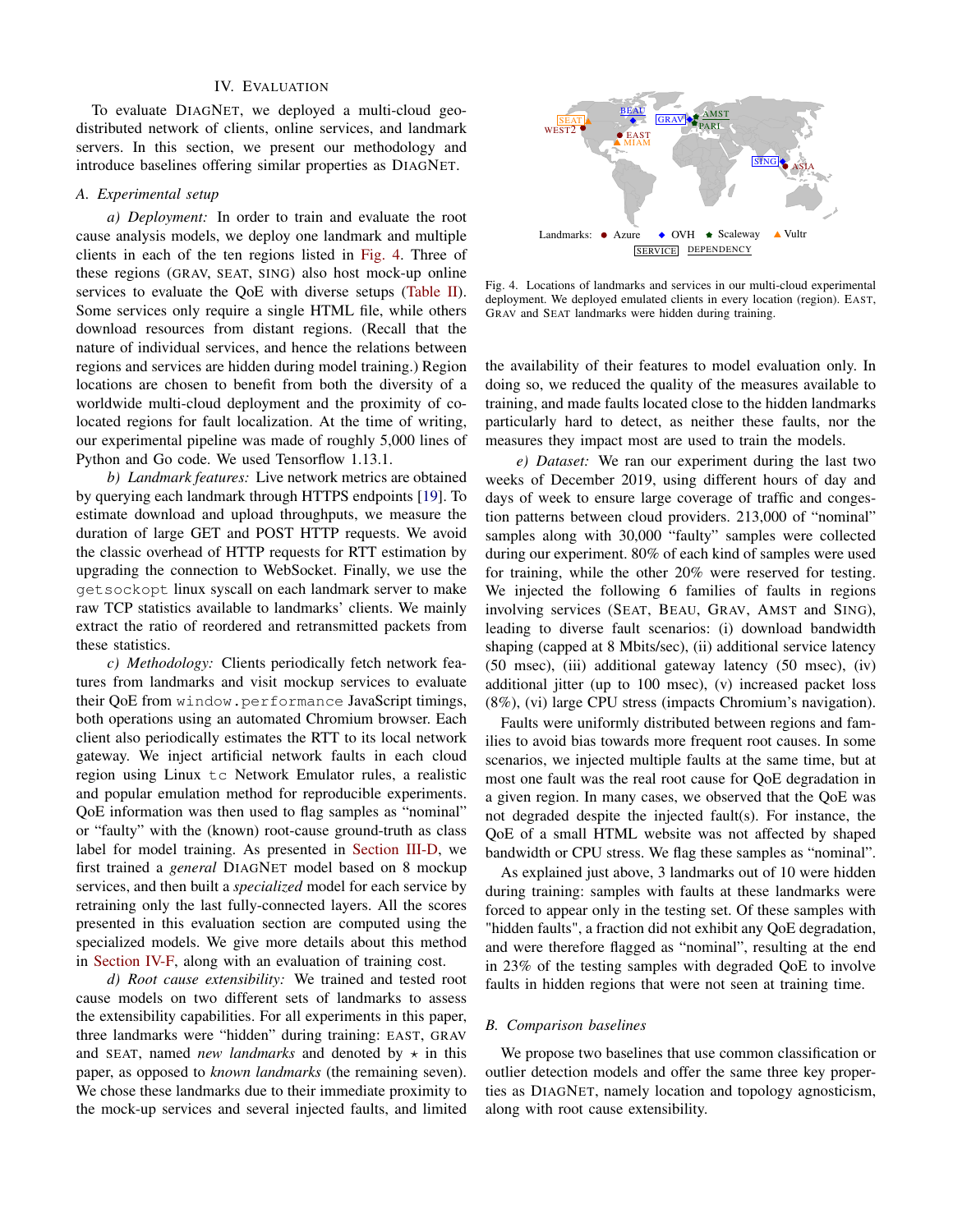TABLE II ONLINE SERVICES USED IN EXPERIMENTS.

| <b>Service</b> | <b>Description</b>                     |
|----------------|----------------------------------------|
| 1. single      | Static HTML page with no dependency    |
| 2. script.far  | Requires a JS file in BEAU             |
| 3. script.cdn  | Requires a JS file from nearest region |
| 4. image.local | Loads a 5MB image from same server     |
|                | (using the same HTTP connection)       |
| 5. image.far   | Loads a 5MB image from BEAU            |
| 6. image.cdn   | Loads a 5MB image from nearest region  |

*a) Extensible Random Forest Classifier:* A random forest ensemble classifier is built by constructing a large set of small decision trees. The final classification is done through a majority vote on trees outcomes. This method has been previously used in failure classification in NetPoirot [25], showing great accuracy. To train an extensible random forest, we naively set the features dimension to the maximum possible size, and we set to zero the missing landmarks values in each sample. We also add a special "unknown" output class, selected when the given sample is classified as "nominal". We evenly redistribute the score obtained for this special class to every other class: this allow non-trained faults to have a nonnull score in the final prediction. This model is used as-is in the ensemble averaging optimization presented in Section III-F.

*b) Extensible Naive Bayes Classifier:* We propose another approach for extensibility, based on the merger of several probability distributions. Using Bayes theorem and making the "naive" assumption that the value of one feature is not dependent from other features, it is easy to compute the posterior probability that one sample belongs to a class  $C_k$  given the estimated prior and likelihood probabilities. Equation 2 presents the application of the Bayes theorem for classification.

$$
P(C_k | \mathbf{x}_i) \propto P(C_k) \prod_{j=1}^{m} P(x_{i,j} | C_k)
$$
 (2)

To add a basic support for model extensibility, we adapt the classic model in the following way. First, it is highly probable that one particular root cause  $C_k$  has not been seen during the training phase, and the prior probability for class  $k$  is unknown. Thus, we define the prior probability of each class  $C_k$  as  $P(C_k) = 1$  for every root cause. This also has the positive side-effect of canceling bias with unbalanced datasets. Then, we use a Kernel Density Estimation (KDE) [26] function to construct the likelihood probabilities  $P(x_{i,j} \mid C_k)$ . In contrast with the more common Gaussian model, the KDE increases the expressivity of this baseline model. Finally, we build *generic aggregate likelihoods* for unknown features or new classes. For each measure family t collected in landmarks (such as uplink latency or download bandwidth), we build a *generic* likelihood  $P(x_{i,t} | C_t)$ , defined as the union KDE of the measures *for every landmark available during training*. This generic likelihood is used when no specific likelihood is available for a given feature or class.



Fig. 5. Recall values for failures near new and known landmarks, for different levels of recall k. DIAGNET consistently overperforms its competitors on new landmarks, while delivering close to ideal performances on known ones. By comparison RANDOM FOREST works perfectly for known landmarks, but degrades starkly on new ones, while NAIVE BAYES offers reasonable performance with new landmarks but is lost on known landmarks.

#### *C. Recall evaluation*

The final goal of root cause analysis is to return a *ranked list of probable causes*. We use the Recall@k metric for model evaluation: for a set of known real causes and a ranking method, the Recall@k is the number of correctly predicted causes *within the first*  $k \geq 1$  *causes* divided by the total number of causes. A high recall would demonstrate that a method of ranking (model) can be useful to users, being able to quickly pinpoint the real root cause of a QoE degradation among a set of possible causes. In our setup, we argue that it is acceptable to return the expected cause within the first  $k \leq 5$  predictions from 55 possible root causes.

Fig. 5 shows the Recall@k for two types of fault: faults injected near *new landmarks* in (a), and faults injected near *known landmarks* in (b). (As a reminder, new landmarks' features are hidden during training.) DIAGNET offers the best recalls for faults near new landmarks (a), thanks to its attention mechanism that fully exploits the information coming from the new features without additional training. Our proposal also shows close to ideal results for faults injected near known landmarks (b), thanks to the "hybrid" mode of operation offered by ensemble averaging (Section III-F). The combined Recall@1 for DIAGNET (including faults near known and new landmarks) is 73.9%, a very good score given the high number of probable root causes. By contrast, RANDOM FOREST works perfectly for known landmarks, but its recall degrades dramatically in the case of new landmarks; the described extensible random forest model essentially gives *completely random predictions* in this second case. By contrast, NAIVE BAYES shows extremely poor results for known landmarks, with its best score reached for high values of  $k$  in (a). This is due to a severe bias towards new features that systematically get high prediction scores *even for known failure types*.

Fig. 6 presents each recall per family of fault and per location. We clearly see NAIVE BAYES's bias towards some fault families and new landmarks GRAV and SEAT. DIAGNET is the only model showing good recalls for every family of fault near both known and new landmarks regions.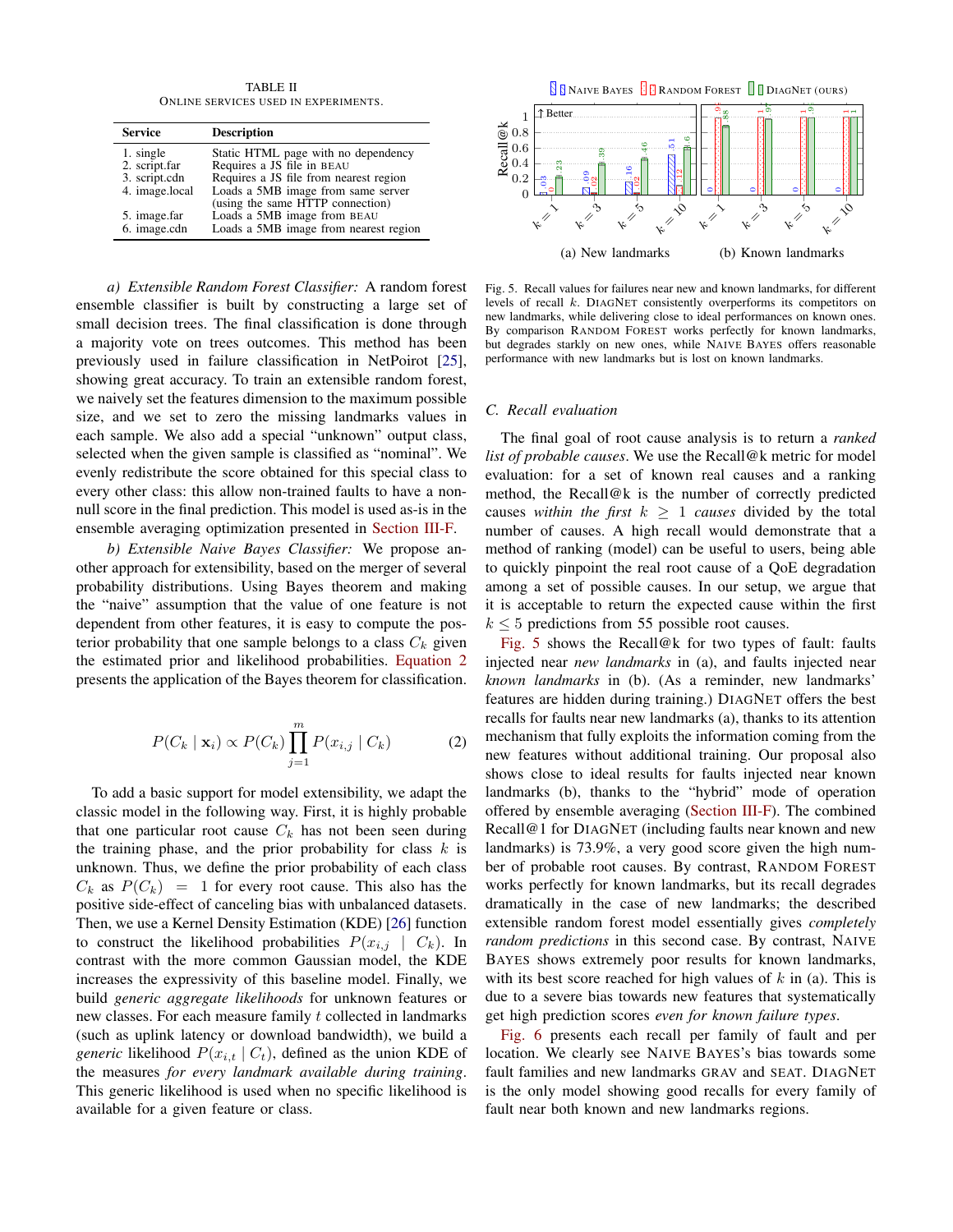

Fig. 6. Recall per fault family (top) and fault region (bottom). Regions hidden during training are indicated with a star  $\star$ . Again, RANDOM FOREST gives best results for known landmarks, but DIAGNET is the only solution able to adapt to the different scenarios, with close to optimal results for local faults.



Fig. 7. Performance of the coarse classifier, with details for samples including known and new landmark's faults. The coarse classifier's accuracy is  $0.70 \pm$ 0.013 for faults near new landmarks and  $0.85 \pm 0.005$  for faults near known landmarks (ratio of correct predictions over evaluated samples).

#### *D. Evaluation of* DIAGNET*'s coarse classifier*

To shed light on the results just presented, and validate the design of DIAGNET's convolutional neural network, we evaluated the  $F_1$  score of DIAGNET's coarse classifier (corresponding to step  $\circled{4}$  in Fig. 2) for each fault family. As explained in Section III-E, the output of this coarse classifier is used by the attention mechanism and eventually averaged with the random forest classifier to provide the final classification. Thereby, we expect this coarse classifier to be critical for the final root cause ranking.

Fig. 7 presents separately the results for samples containing faults near known landmarks, and those with faults near new landmarks. As expected, samples with faults close to known landmarks are overall better classified than samples with faults close to unknown landmarks. The  $F_1$  scores also show that some fault families are easier to classify than others (Latency, Uplink and Load). Overall scores demonstrate the value of DIAGNET's convolutional neural network.

#### *E. Effect of client diversity*

To validate the *location agnosticism* property of DIAGNET, we gradually increase the location *diversity* of participating clients. (Put differently, we vary the *number of regions with*



Fig. 8. Comparison of models' performance for new landmarks with increasing diversity of clients (we modified the number of regions with active clients). DIAGNET can scale very well for landmarks unseen during training.

*active clients submitting samples*.) The results of that experiment are shown in Fig. 8, with the aggregate Recall@5 for all families of faults near newly-introduced landmarks. For completeness, we note that we measured the Recall@5 for every possible combination of active clients to eliminate potential discrepancies between configurations. The key takeaway is that DIAGNET is able to give the best predictions for all scenarios of client diversity, showing great stability. Our results hint that DIAGNET is truly able to distinguish between dissimilar clients (e.g. clients in America vs. Asia or Europe).

In contrast, the NAIVE BAYES model prefers to handle few regions at a time. This is explained by the *KDE merge* process of this baseline: with more diverse clients, merged KDEs are "flattened" and converge to uniform distributions, biasing the model towards unknown features as seen in Fig. 5 and Fig. 6. RANDOM FOREST is less sensitive to client diversity, with only a slight recall increase probably due to the larger number of available training samples.

#### *F. Training cost of new service models*

To remove the need for the complete retraining of DIAGNET when new online services are being added, we assume that the weights learned in the non-overlapping convolution are shared between services, as they extract global network features; and that the final layers of DIAGNET capture the behavior of each service. We now give the details of the DIAGNET learning procedure, that has been used in the whole evaluation section and is based on that assumption. We first train a *general* model on a subset of eight initial services, taking the union of services' problems as the expected model output. Then, we freeze the weights of the non-overlapping convolution, and optimize the weights of the final layer for each of a set of additional services, not contained in the original set. This leads to one *specialized* model per additional service. With the hyperparameters from Table I, the general model must learn 215,312 parameters while specialized models hold 65,664 trainable parameters (the remaining 149,648 parameters are set to their value in the general model).

Learning losses on training and validation sets are plotted in Fig. 9 through learning epochs, for the general model and for a subset of service models. We consider that the training is done when the validation loss is no longer decreasing (an indication of overfitting). Although the training time on the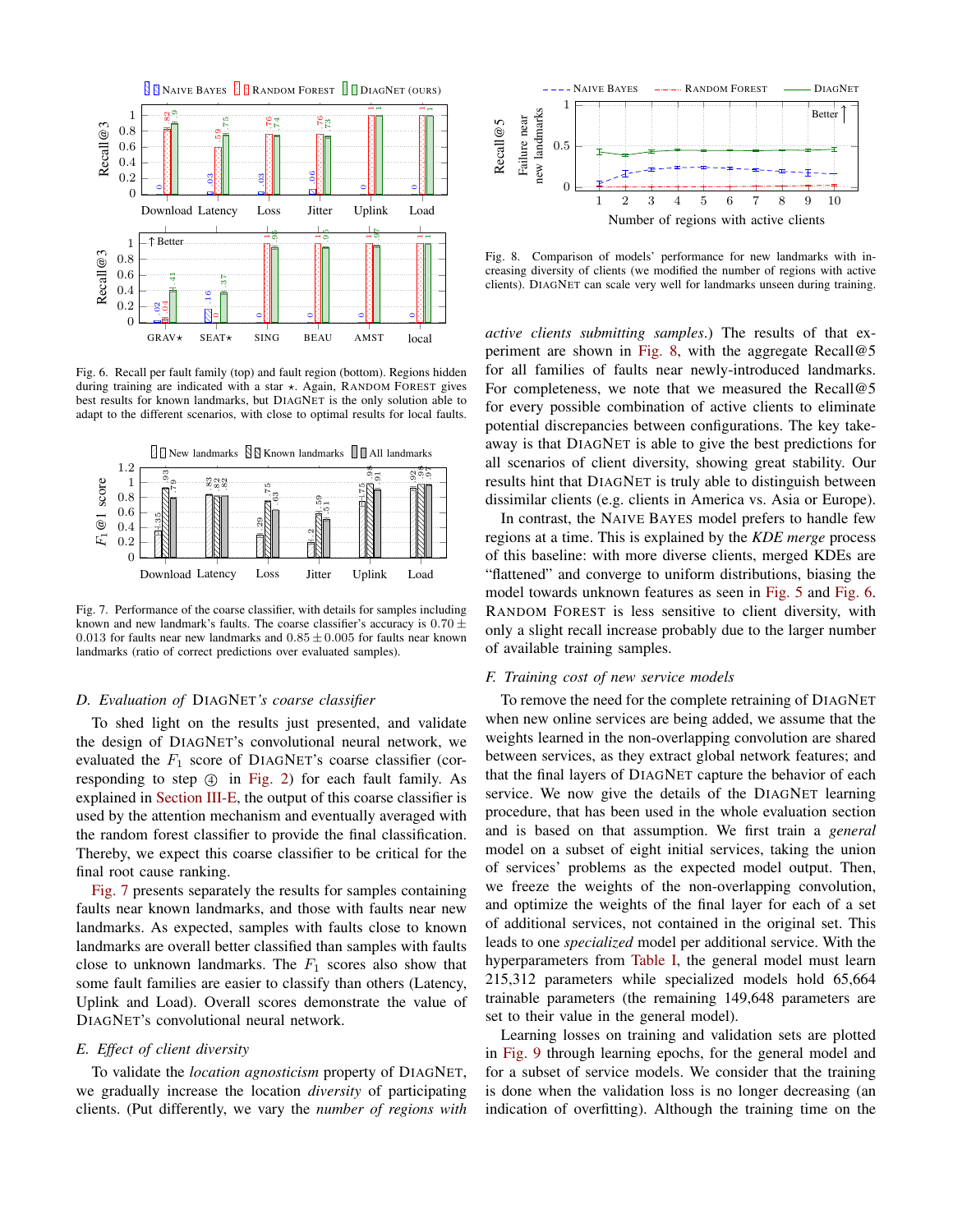

Fig. 9. Evaluation of model transferability: after building a general model on 8 services chosen uniformly at random (a), it is possible to build specialized models for other services while freezing convolutional kernels (b). A relatively low loss rate is quickly reached for most services.

general model is higher (around 20 learning epochs), service models converge in less than 5 epochs on average. This indicates that specialized service models per service are easy to learn once one global model exists. On a commodity laptop using the CPU only, it takes 32 seconds to train the general model and 4 seconds to train each service model. Root causes are inferred in 45 ms on average.

#### *G. Accuracy with simultaneous faults*

The critical task of a root cause model is to find the *correct* root cause when multiple simultaneous anomalies are detected. DIAGNET uses specialized models *for each web service*: some services might be impacted by a given anomaly, when other services might not. To evaluate this property, we simultaneously injected two latency faults near the BEAU and GRAV regions and quantified the number of predictions towards each region. Fig. 10 gives the detailed results for DIAGNET's general model (a) and for the specialized model of each service (b). The results for the general model are quite poor, with a confusion between BEAU and GRAV regions and a lot of other faults predicted. Specialized models provide sharper predictions, with a recall of 76% for the latency root cause near BEAU, 28% for the latency root cause near GRAV a region unseen during training—and 71% when both faults are actually root causes. This analysis confirms the benefit to specialize models for each monitored service.

#### V. RELATED WORK

Root cause analysis solutions either rely on *passive* or *active* measurements. Passive measurement relies on existing traffic, does not introduce any overhead and is therefore used in largescale systems [18], [27]. Depending on the setup, different sources of measurements are available such as local system or router insights [25], [28], [29], request path annotations [30],



Fig. 10. Predicted root causes for general and specialized DIAGNET models, with simultaneous injected faults (latency near the BEAU and GRAV regions). Depending on the evaluated service, the relevant root cause(s) causing the QoE degradation is either one of the two injected faults or both (y-axis). GRAV metrics were not used during training  $(x)$ . Overall, the specialized models (lower chart) deliver better predictions for all 3 combinations of relevant faults.

[31], routing monitors [32] or more recently from Internet background radiation [33]. Still, passive observations fall short in low-traffic environments with little information about the underlying network architecture and no control over routing paths [34]. DIAGNET leverages active probing to perform accurate root cause analysis from end-devices alone, that have a very narrow view of the underlying network topology. We note that our method can also be used in conjunction with passive monitoring for bootstrapping a system [18] or testing hypotheses [35].

Numerous works have been performed in enterprise networks and datacenters, where the full network topology is known (e.g. Clos-like topologies or SDN-driven networks [16], [17], [36]). This topology information allows network tomography techniques to be applied [11]–[15], [37], [38], pinpointing faulty links or components accurately at scale despite complex dependencies between components [39].

From a metrics perspective, root cause analysis tools are often specialized towards a set of metrics and thus a narrow set of faults. For example, some focus on poor TCP statistics [11], [14], [25], on invalid BGP announcements [28], [32] or Virtual Hard Drive failures [39]. Netalyzr [4] and Fathom [5] collect end-user connectivity statistics to propose automated troubleshooting using predefined expert rules. By contrast, our work keeps a generic approach. Nevertheless, the specific metrics of the aforementioned methods are complementary and could be used as additional input features if available.

Regarding machine learning methods, belief networks have been used [40], [41] to model the complex dependencies between network components and online services. However, such methods require many approximations in the modeling to remain tractable, while being very sensitive to errors in topology identification [42], [43]. Random forest models are also known to perform well in understanding network failures,